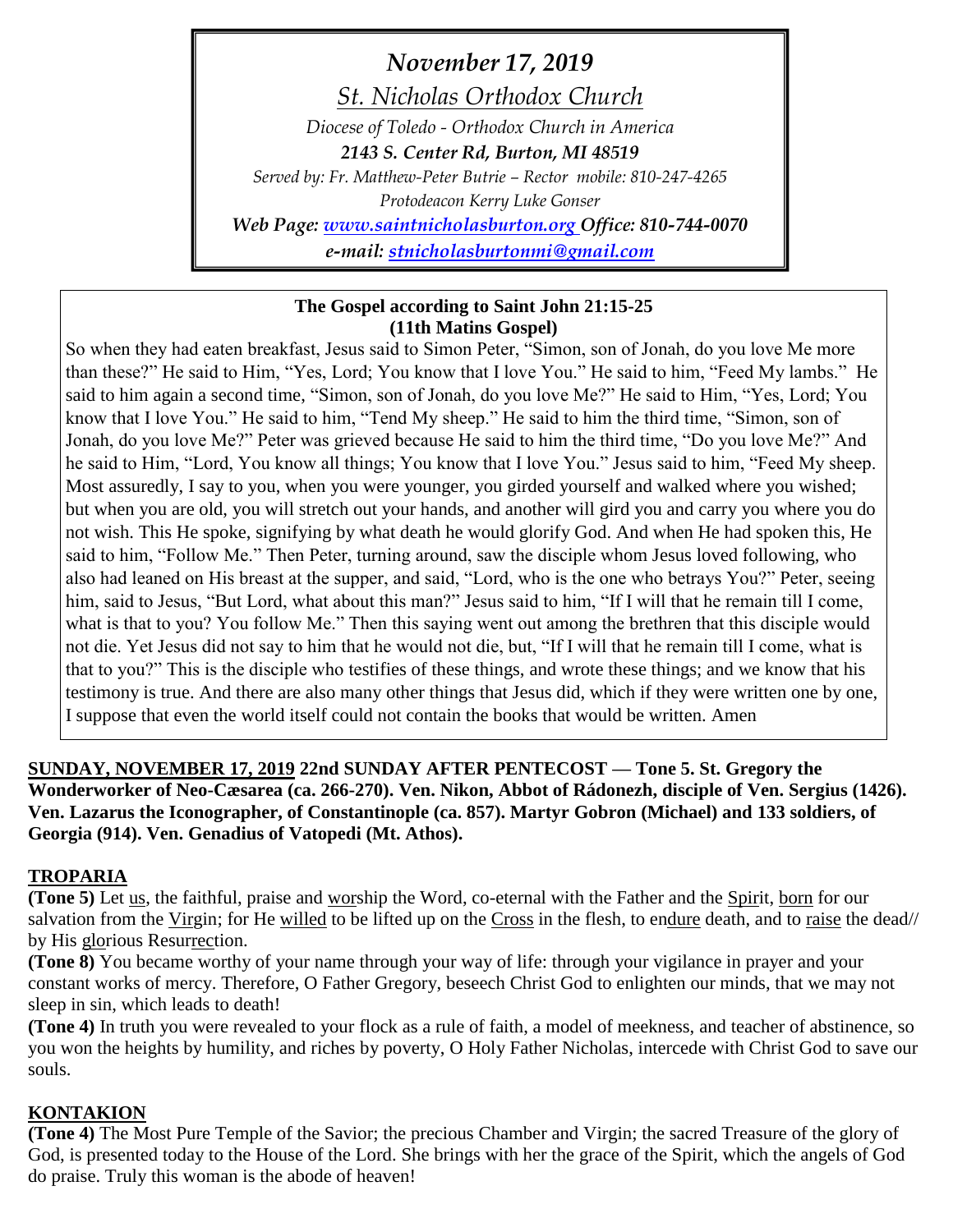*The Prokeimenon in the Fifth Tone:* **Thou, O Lord, shalt protect us / and preserve us from this generation forever.**

*v:* **Save me, O Lord, for there is no longer any that is godly.** 

**THE READING FROM THE EPISTLE OF PAUL TO THE GALATIANS (6:11-18)** *Brethren:* See with what large letters I am writing to you with my own hand. It is those who want to make a good showing in the flesh that would compel you to be circumcised, and only in order that they may not be persecuted for the cross of Christ. For even those who receive circumcision do not themselves keep the law, but they desire to have you circumcised that they may glory in your flesh. But far be it from me to glory except in the cross of our Lord Jesus Christ, by which the world has been crucified to me, and I to the world. For neither circumcision counts for anything, nor uncircumcision, but a new creation. Peace and mercy be upon all who walk by this rule, upon the Israel of God. Henceforth let no man trouble me; for I bear on my body the marks of Jesus. The grace of our Lord Jesus Christ be with your spirit, brethren. Amen.

## *Alleluia, Tone 5*

*v:* **I will sing of Thy mercies, O Lord, forever; with my mouth I will proclaim Thy truth from generation to generation.**

*v:* **For Thou hast said: Mercy will be established forever; Thy truth will be prepared in the heavens.**

**THE HOLY GOSPEL ACCORDING TO LUKE (12:16-21)** And Jesus told them a parable, saying, "The land of a rich man brought forth plentifully; and he thought to himself, 'What shall I do, for I have nowhere to store my crops?' And he said, 'I will do this: I will pull down my barns, and build larger ones; and there I will store all my grain and my goods. And I will say to my soul, Soul, you have ample goods laid up for many years; take your ease, eat, drink, be merry.' But God said to him, 'Fool! This night your soul is required of you; and the things you have prepared, whose will they be?' So is he who lays up treasure for himself, and is not rich toward God."

## **COMMUNION HYMN**

Praise the Lord from the heavens, praise Him in the highest! Alleluia, Alleluia, Alleluia!



**As was mentioned in the November newsletter, Protodeacon Luke and I are using the new priests service book translated into English from the service books of Simonopetra Monastery.We'll now take a look at the words said as we receive Holy Communion. First, we can see what is in our current pew books. The text of the Liturgy there is taken from the Orthodox Church in America's 1967 English translation from Church Slavonic. This text has that as each person comes to receive the Eucharist the priest says "The servant (handmaid) of God (name), partakes of the precious and holy Body and Blood of our Lord and God and Savior Jesus Christ, for the** 

**remission of sins and unto life everlasting."**

**One priest surmised to me that this long prayer came into use as fewer and fewer people received Holy Communion frequently. In some places this occurred to the point that some received Communion but one time a year. So the prayer became longer and more elaborate to emphasize the solemnity of receiving Christ in the Eucharist. This prayer, however, is of more recent vintage.**

**Second, this brings us to the older formula for receiving the Eucharist: "The Body and Blood of Christ." This is what is in the Simonopetra priest's service book and it is what we hear at Holy Communion now.**

**The longer prayer may have made more sense when there were very few people receiving Communion at the Liturgy. Nowadays, though, frequent Communion has again become the norm as it was in the early years of the Church. To say the entire prayer (as found in the pew book) for each person while they remain at the chalice either takes up more time or the priest may say the prayer at a rapid speed.**

**The Simonopetra Ieratikon has the simpler, more ancient formula for receiving Holy Communion: "The Body and Blood of Christ" and after the last person has received Communion, the priest concludes with "for remission of sins and for life eternal." No names are used, only the words "The Body and Blood of Christ." At Simonopetra Monastery and at Vatopedi Monastery (the largest in terms of numbers of monks: over 100 monks), frequent Communion is the norm. All the monks, whether priests, deacons or non-ordained, form a line to come before the Holy Doors to receive Communion as the priest serving the Liturgy says only "The Body**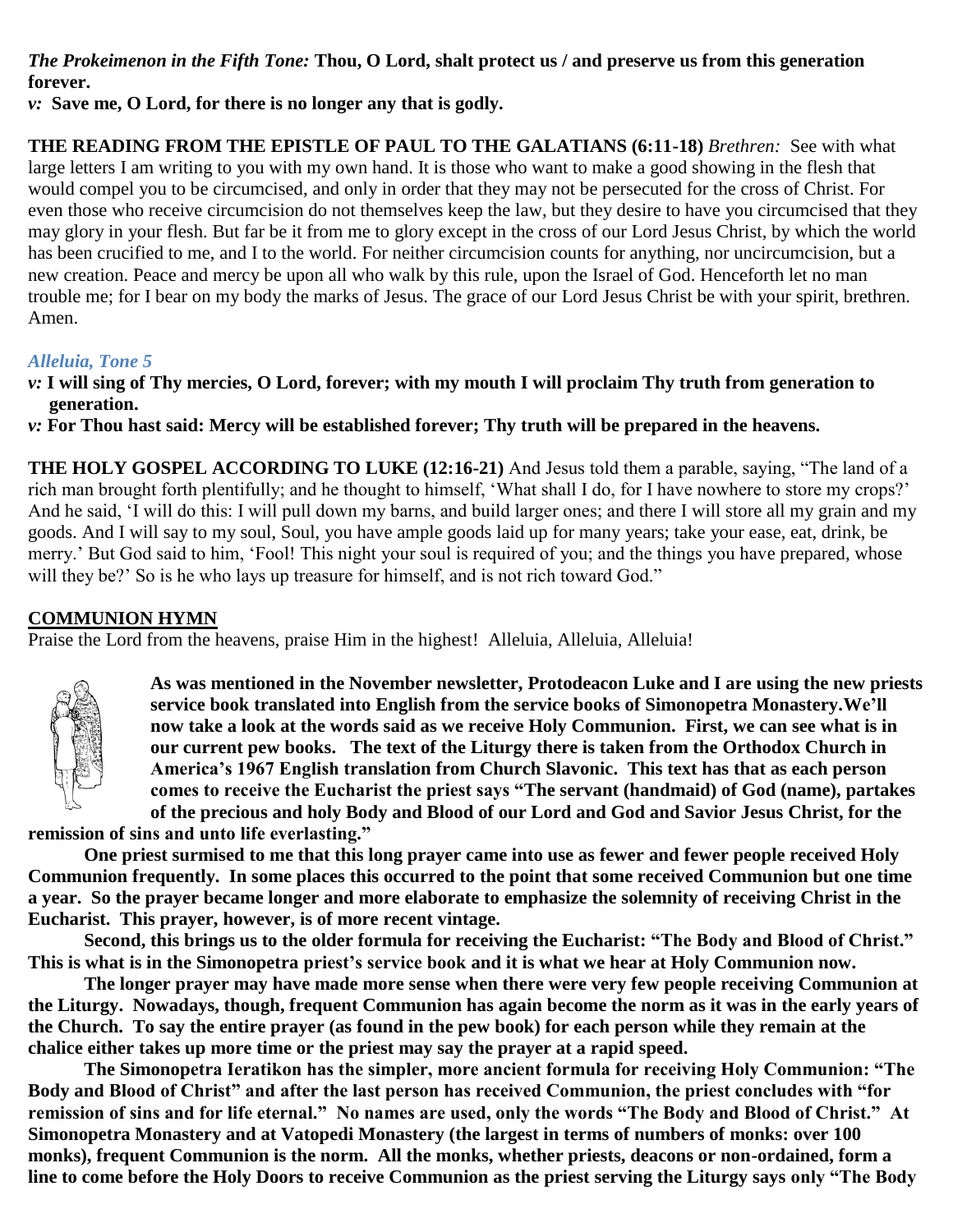**and Blood of Christ." Nor do the monks kiss the chalice after Communion. Nor do those who have received Christ in Communion come to have their heads touched by the chalice. I witnessed all this at the pilgrimage to Simonopetra I made with Archbishop Alexander and Fr. Silviu Bunta.**

**Here at St. Nicholas where many come to receive Communion every Sunday and we now use the priest's service book of Simonopetra, some of you have noticed that the words are only "The Body and Blood of Christ" without the priest saying your name. This follows the older custom that has come into use again through the Simonopetra Ieratikon that Archbishop Alexander has blessed for use in both his dioceses.**

November 17, 2019

ခရွို့က ခရွိက သန္တို့က ခရွိက သန္တို့က ခရွိက ခရွိက ခရွိက ခရွိက သန္တို့က သန္တို့က ခရွိက ခရွိက ခရွိက

**CANDLE INTENTIONS FOR THE HEALTH AND BLESSINGS OF** 

| Happy Birthday Kuma Mira (Nov. 5). God Bless you                                    | Kuma Bosa                 |
|-------------------------------------------------------------------------------------|---------------------------|
| Health & God's blessing to all our grandkids $\&$ their parents                     | Baba & Dedo               |
| All the sick in our parish                                                          | Angelo & Christine        |
| Health for Dennis Jernigan                                                          | Sharon & Charlie Jernigan |
| Mary, Angelo, Helen & Gabriel                                                       | Alex & Magda Popoff       |
| Fr. Tom, Fr. Paul, Fr. Anthony, Matushka Rose Marie, Calvin, Helen, Angelo, Joan,   |                           |
| Peggy, Bob, Angelo, Christine, Dorothy, Anna, Anna, Alex, Irene, Allen, Deborah,    |                           |
| Luba, Kosta, Stojan, Mira, Bosa, Christopher, Allison, Jeanette, Kathryn, Nicholas, |                           |
| Margaret, Joseph, Ted, Marlene, Reggie, Gladys, my family and friends               | Joe Tome                  |
| Special Intention                                                                   | Joe Tome                  |

# **CANDLE INTENTIONS FOR BLESSED REPOSE**

Blessed Repose for our grandsons Andrew& Matthew Panoff Baba & Dedo

Peter Popoff<br>Peter Popoff<br>ح<del>کو</del>ید ح<del>کو</del>ید ح<del>کو</del>ید حجود مختصر Alex & Magda Popoff

**WELCOME** all our friends and visitors. Please join us in our fellowship hall after liturgy for coffee & donuts.

2020 PLEDGE CARDS have been mailed out. If you have not received yours by Nov. 22<sup>nd</sup>, contact the parish office by phone 744-0070 or email [stnicholasburtonmi@gmail.com](mailto:stnicholasburtonmi@gmail.com) so that we may get a pledge card to you. Please fill out and sign your pledge card so the parish council can budget accordingly. Remember in order to be considered a member here at St. Nicholas you must return a signed pledge card. We would like for them to be returned by December, 1. DO NOT send your 2020 pledge back with the card or it will be credited to 2019.

**SILENT AUCTION** Three Christmas wreaths are on a table in the parish hall. This is a silent auction fundraiser. Write down your bid on one of the notepads next to the wreath you would like to bid on. Make your bid now!

**PAN-ORTHODOX SERVICE** November 20<sup>th</sup> –eve of the Entrance of the Theotokos – 6 pm Vespers & Divine Liturgy at Assumption Greek Orthodox Church, Grand Blanc.

**CHRISTMAS GREETINGS** If you would like to have your name(s) included on the annual Christmas greetings list please call or email the office no later than December  $2<sup>nd</sup>$ . There is also signup sheet in the parish hall. Donations are appreciated.

**ANGEL TREE PROGRAM** Our parish is participating in this program as part of our Advent fast helping those in need. The Angel Tree is in the parish hall with 43 children's names on it. Gifts do need to be placed in a gift bag or wrapped but **you must include the child's names and code number on the gifts**.

Gift range is between \$30 and \$40 & gift cards are ok for children 15-17 yrs. old. You can pick one or more items from their list-you DO NOT have to purchase all the items requested. Keep the gift amount consistent for all kids in each family Please return the gifts by December 8<sup>th</sup>. If there are any questions, contact Susie Ford (910-978-3026) or Jennifer Shann (810-728-6940).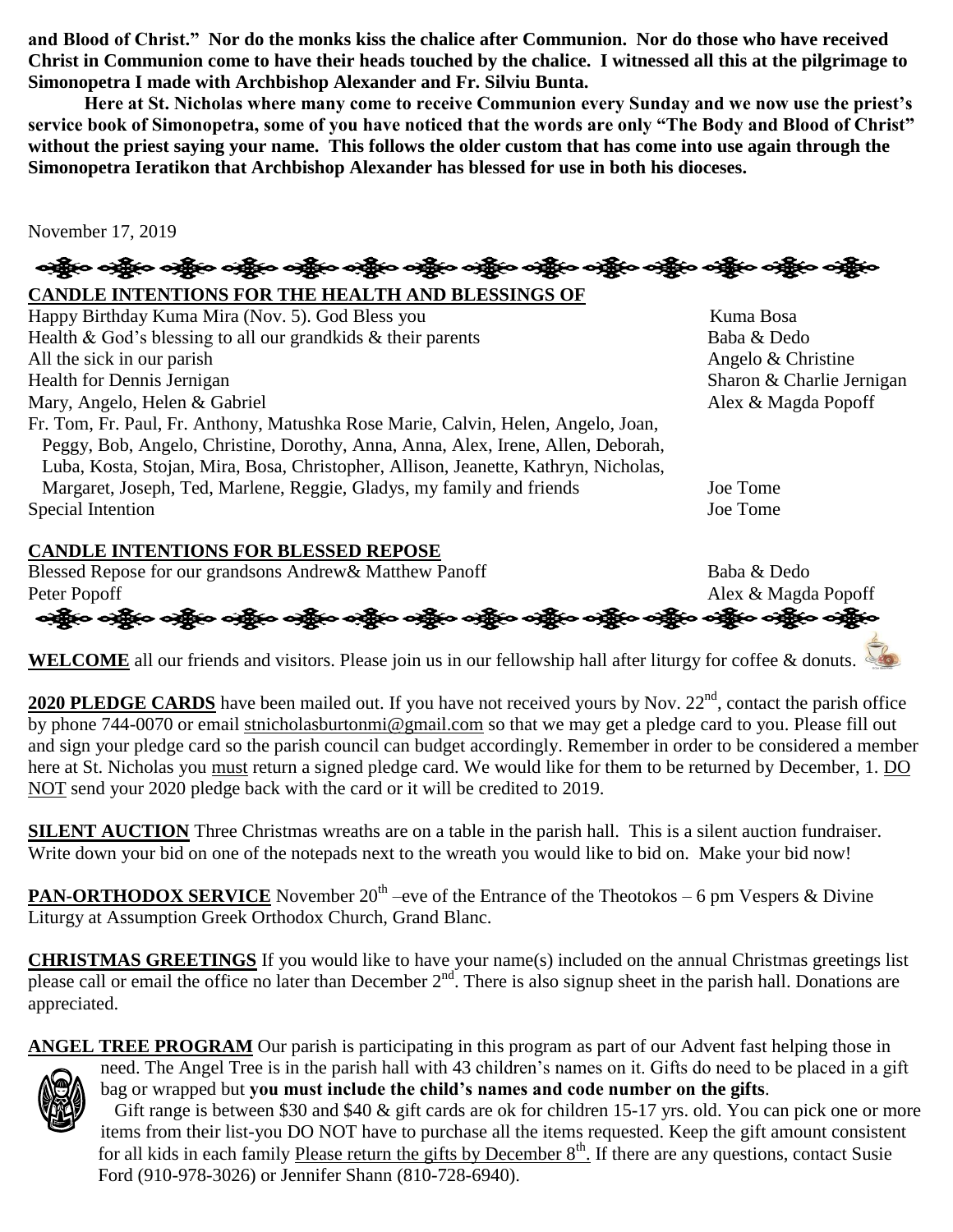**CATHOLIC CHARITIES CHRISTMAS DINNER** Catholic Charities hopes to include a **\$20** gift card with every gift bag they give out to the adults at the dinner but they need our help. They can be from Walmart, Meijer or grocery stores. You can give the gift cards to Susie Ford, Jennifer Shann or drop them off at the office.

**HOLIDAY PASTRY SALE** Assumption is having their holiday pastry sale & luncheon on December 12<sup>th</sup>, 11am – 1:30 pm. Lunch is \$10 & the deadline to pre-order pastries is December  $1<sup>st</sup>$ . There are fliers in the parish hall with more details.



**COOKIE WALK** will be held on Saturday, December 14<sup>th</sup> from 10 am to 1 pm. Stephanie Stikovich will chair the Cookie Walk this year and requires help from many volunteers. Please call Stephanie at 810-658-8321 or sign up to volunteer whether with baking cookies, set-up, the day of the sale, or the break-down of the hall following the sale. The baked goods need to be delivered by Friday, December 13<sup>th</sup> before 3 pm. There are signup sheets in the parish hall

# **There will be cookie baking workshops on December 9th at 11:30 am & on the 11th at 10 am.**

# **OUR CHARITY MINISTRIES**

**HOPE IN A BOX** is collecting dish soap for November. Place the items in the blue box in the hall. Catholic Charities Community Closet will distribute the items.

**FOOD DRIVE** Place non-perishable food items in the other blue box in the hall.

**PHYLLO DOUGH** is now \$3 each. You can put the money in an envelope marked "Phyllo Dough" & slip it under the office door or put it in the offering plate.

**COFFEE HOUR** volunteers are needed. There is a signup sheet outside the kitchen window. Please commit to helping out so we can continue having this social time together.

| <b>Weekly Schedule:</b><br><b>Today</b>                     | Noisy Offering                                                                  |
|-------------------------------------------------------------|---------------------------------------------------------------------------------|
| Tuesday, Nov 19                                             | Fr. Matthew in Toledo                                                           |
| <b>Wednesday, Nov 20</b><br>$9:30$ am<br>$11:30$ am<br>6 pm | Divine Liturgy<br><b>Adult Ed Class</b><br>Vesperal Liturgy at Assumption       |
| <b>Saturday, Nov 23</b><br>5 pm                             | Vespers followed by confessions                                                 |
| Sunday, Nov 24<br>$9:30$ am<br>$10 \text{ am}$              | Hours<br>Divine Liturgy<br>Church School-Prosfora Baking class with Fr. Matthew |

## *Offerings for the week November 10th, 2019*

| Weekly Offerings                         | \$1,172.00   |
|------------------------------------------|--------------|
| <b>Estimated Average Weekly Expenses</b> | \$3,236.00   |
|                                          | $$-2,064.00$ |

*65people were in attendance on Sunday, November 10th .*